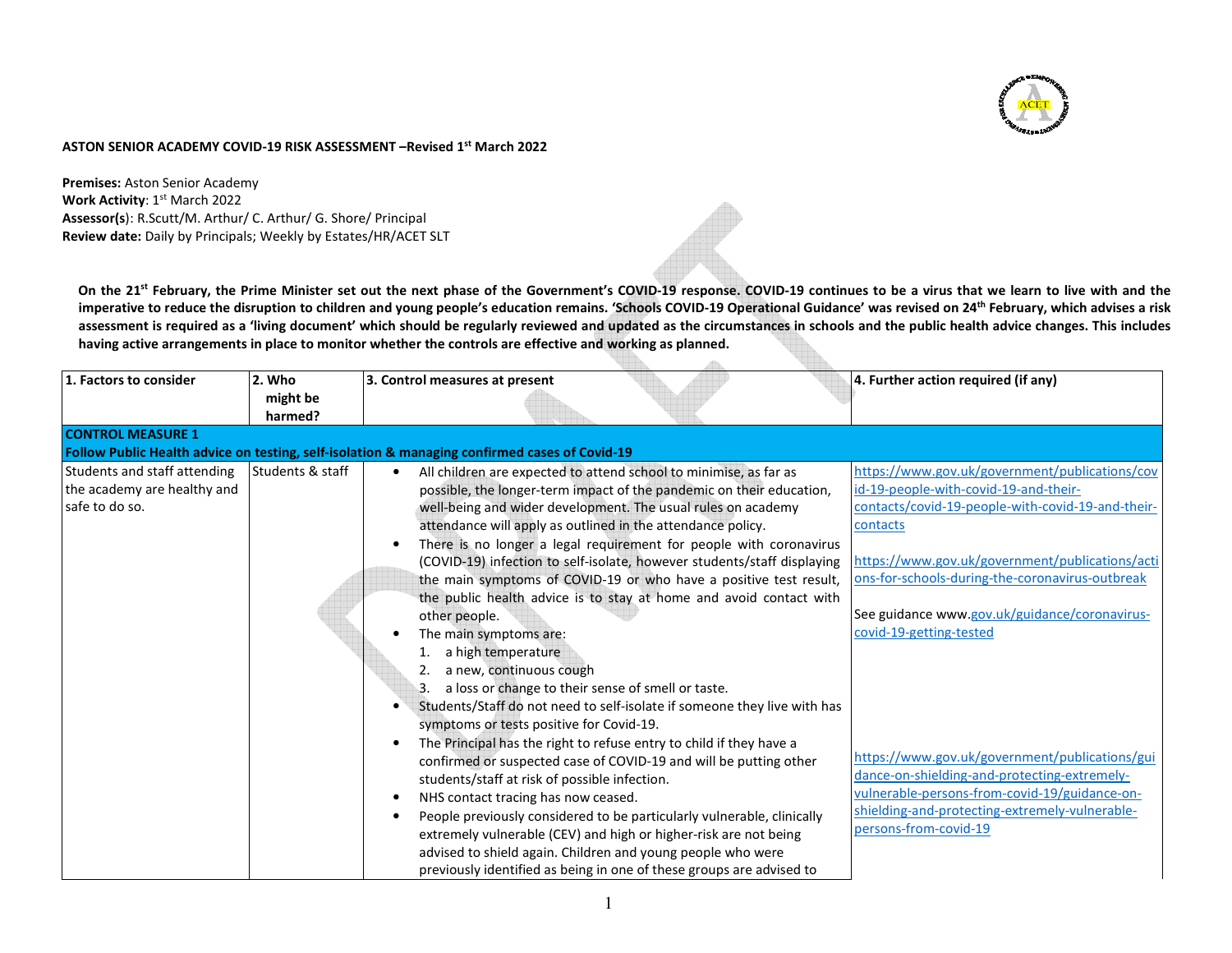

|                                                               |                             | continue to follow national guidance.                                                                                                                                                                                                                                                                                                                                                                                                                                                                               |                                                                                                                                              |
|---------------------------------------------------------------|-----------------------------|---------------------------------------------------------------------------------------------------------------------------------------------------------------------------------------------------------------------------------------------------------------------------------------------------------------------------------------------------------------------------------------------------------------------------------------------------------------------------------------------------------------------|----------------------------------------------------------------------------------------------------------------------------------------------|
| Child displaying Covid-19<br>symptoms awaiting<br>collection. | <b>Students &amp; staff</b> | PPE (a disposable medical grade facemask, wipe-able face shield,<br>disposable apron, disposable vinyl gloves) should be worn by the<br>member of staff caring for the child. Staff to alleviate any worries/fears ppe<br>a child may have about staff wearing PPE.                                                                                                                                                                                                                                                 | https://www.gov.uk/government/collections/coro<br>navirus-covid-19-personal-protective-equipment-                                            |
| Child with positive case                                      | Students                    | Children and young people with COVID-19 should not attend their<br>education setting while they are infectious. They should take an LFD<br>test from 5 days after their symptoms started (or the day their test was<br>taken if they did not have symptoms) followed by another one the next contacts<br>day. If both these tests results are negative, they should return to their<br>educational setting if they normally attend one, as long as they feel well<br>enough to do so and do not have a temperature. | https://www.gov.uk/government/publications/cov<br>id-19-people-with-covid-19-and-their-<br>contacts/covid-19-people-with-covid-19-and-their- |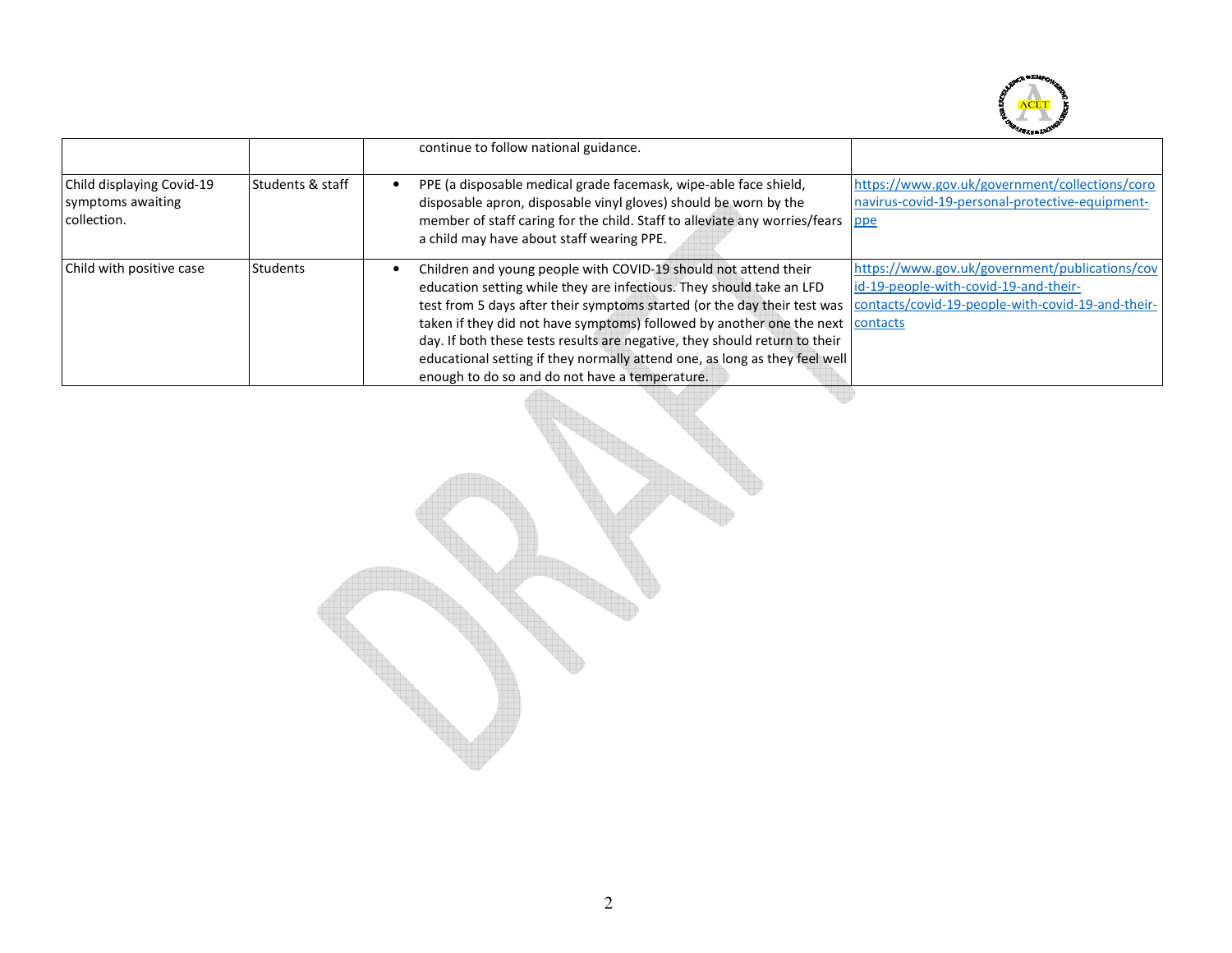

| Access to COVID-19 testing                                          | Students & staff | https://www.gov.uk/government/publications/acti<br>Anyone can get a LFD test if they are displaying symptoms.<br>$\bullet$<br>ons-for-schools-during-the-coronavirus-outbreak<br>Staff displaying symptoms or otherwise need to take a LFD test.<br>Principals to provide emergency test kit if parent/carers are unable<br>$\bullet$<br>Contacts: PHE health protection teams - GOV.UK<br>to obtain a testing kit for a child displaying symptoms.<br>Principal to ensure staff/parents/carers inform them immediately<br>$\bullet$<br>https://www.nhs.uk/conditions/coronavirus-covid-<br>of the results of a test.<br>19/testing-and-tracing/what-your-test-result-<br>Principal to arrange daily submissions and inform Estates Team if<br>$\bullet$<br>means/<br>the number of COVID cases reaches 5% of school pan. They will then<br>support with contacting the Local Health Protection Team.<br>Staff/students who have two consecutive negative tests can return to<br>$\bullet$<br>the academy providing they feel well.                                                                                                                                                                                                                                                                                                                                                                                                                                                                                                            |
|---------------------------------------------------------------------|------------------|------------------------------------------------------------------------------------------------------------------------------------------------------------------------------------------------------------------------------------------------------------------------------------------------------------------------------------------------------------------------------------------------------------------------------------------------------------------------------------------------------------------------------------------------------------------------------------------------------------------------------------------------------------------------------------------------------------------------------------------------------------------------------------------------------------------------------------------------------------------------------------------------------------------------------------------------------------------------------------------------------------------------------------------------------------------------------------------------------------------------------------------------------------------------------------------------------------------------------------------------------------------------------------------------------------------------------------------------------------------------------------------------------------------------------------------------------------------------------------------------------------------------------------------------|
| Staff travel to work.                                               | Students & staff | Coronavirus (COVID-19): safer travel guidance for<br>Where public transport is an essential use, staff advised to wear a face<br>$\bullet$<br>passengers - GOV.UK<br>covering.                                                                                                                                                                                                                                                                                                                                                                                                                                                                                                                                                                                                                                                                                                                                                                                                                                                                                                                                                                                                                                                                                                                                                                                                                                                                                                                                                                 |
| Student/staff have recently<br>travelled outside of the UK.         | Students & staff | Check the red, amber, green list rules<br>Any students or staff who have recently travelled outside of the UK<br>$\bullet$<br>should check the most recent update of the red/amber/green list rules<br>to find out what they need to do when they arrive back in England.                                                                                                                                                                                                                                                                                                                                                                                                                                                                                                                                                                                                                                                                                                                                                                                                                                                                                                                                                                                                                                                                                                                                                                                                                                                                      |
| <b>CONTROL MEASURE 2</b><br><b>Ensure Good Hygiene for Everyone</b> |                  |                                                                                                                                                                                                                                                                                                                                                                                                                                                                                                                                                                                                                                                                                                                                                                                                                                                                                                                                                                                                                                                                                                                                                                                                                                                                                                                                                                                                                                                                                                                                                |
| Academy environment to be<br>clean and hygienic.                    | Students & staff | Students to be reminded daily about the importance of good hand<br>All staff to follow the 'COVID-19: Cleaning<br>hygiene - especially washing hands for at least 20 seconds.<br>of Non-Healthcare Settings' guidance<br>Children who have difficulty cleaning their hands independently to be<br>Principal/ premises manager to inform<br>$\bullet$<br>identified and receive additional support, including students identified<br>their academy Estates Lead when hand<br>with complex SEND.<br>washing products are running low.<br>Students encouraged to use tissues or elbow to cough or sneeze and<br>Soap dispensers and hand towels within<br>$\bullet$<br>use bins for tissue waste ('catch it, bin it, kill it').<br>toilet areas are fully stocked at the start<br>Teachers to encourage children to learn and practise hand washing<br>of each day. Cleaner to regularly check<br>stocks throughout the day.<br>routines (linked to COVID-19 guidance) through games and songs.<br>www.e-bug.eu/<br>Signage for visual prompts and reminders in student toilet areas.<br>$\bullet$<br>https://campaignresources.phe.gov.uk/<br>Teachers/Staff to use and share resources on e-bug and PHE to educate<br>$\bullet$<br>$\bullet$<br>students about hygiene and safety during the pandemic linked to<br>schools<br>learning within the wider curriculum.<br>Safe working in education, childcare and<br>children's social care - GOV.UK<br>Staff are not permitted to bring in their own personal cleaning<br>$\bullet$<br>products. |
|                                                                     |                  |                                                                                                                                                                                                                                                                                                                                                                                                                                                                                                                                                                                                                                                                                                                                                                                                                                                                                                                                                                                                                                                                                                                                                                                                                                                                                                                                                                                                                                                                                                                                                |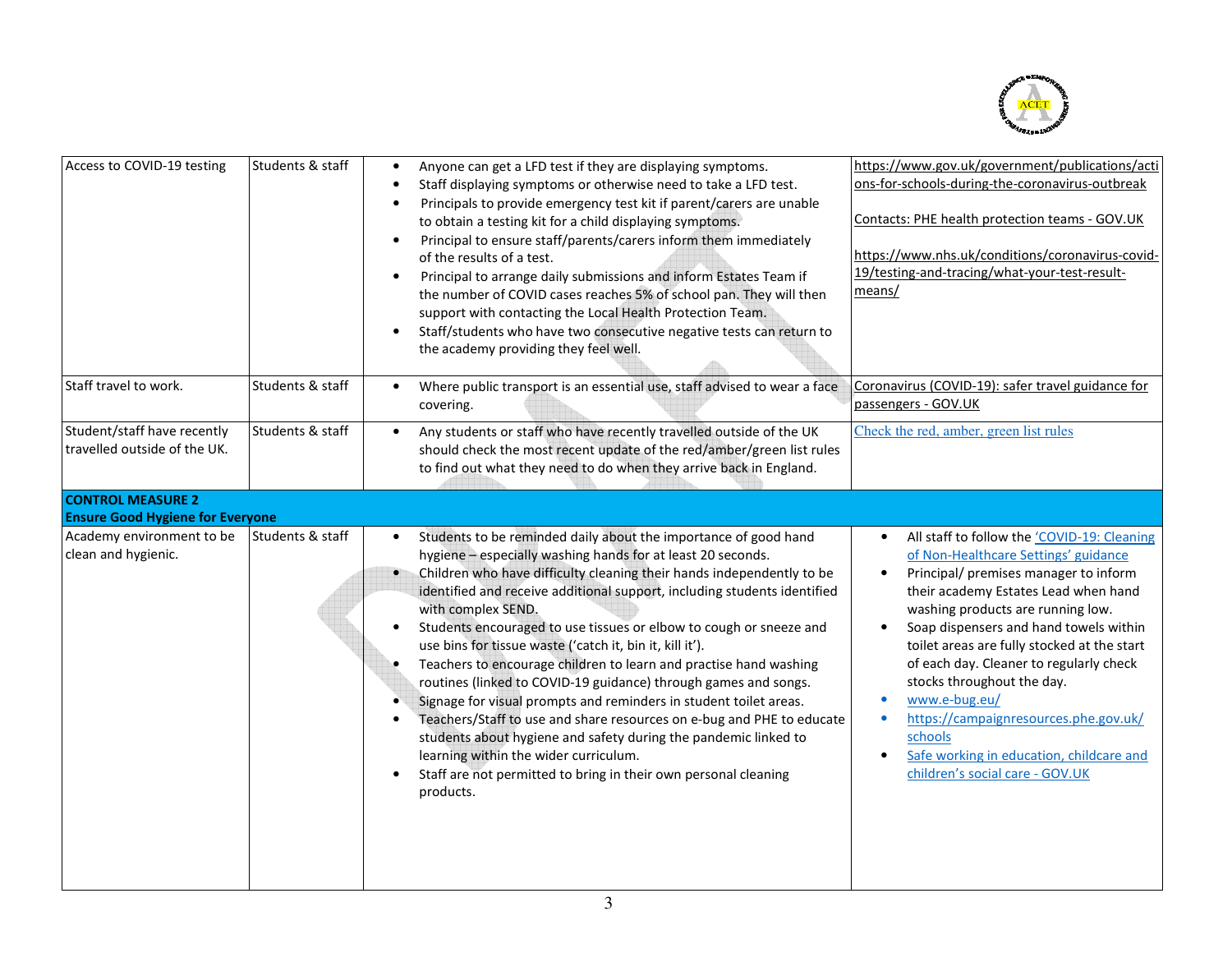

| <b>CONTROL MEASURE 3</b>                     |                             |                                                                                                                                                                                                                                                                                                                                                                                                                   |
|----------------------------------------------|-----------------------------|-------------------------------------------------------------------------------------------------------------------------------------------------------------------------------------------------------------------------------------------------------------------------------------------------------------------------------------------------------------------------------------------------------------------|
| <b>Maintain Appropriate Cleaning Regimes</b> |                             |                                                                                                                                                                                                                                                                                                                                                                                                                   |
| Appropriate cleaning regime<br>maintained.   | Students & staff            | https://www.gov.uk/government/publications/acti<br>Appropriate cleaning regime in place which ensures all frequently<br>ons-for-schools-during-the-coronavirus-outbreak<br>touched surfaces are cleaned twice daily.<br>Any absence of cleaning staff to be reported to the Estates Manager<br>$\bullet$<br>and cover arranged to ensure the daily cleaning regime is maintained.                                 |
| <b>CONTROL MEASURE 4</b>                     |                             |                                                                                                                                                                                                                                                                                                                                                                                                                   |
| <b>Keep Occupied Spaces Well-Ventilated</b>  |                             |                                                                                                                                                                                                                                                                                                                                                                                                                   |
| All areas are well-ventilated.               | l Students & staff          | https://www.gov.uk/government/publications/acti<br>Ensure windows are open in the classroom during the day to aid good<br>ons-for-schools-during-the-coronavirus-outbreak<br>ventilation.<br>Staff should ensure outdoor weather conditions are considered when<br>$\epsilon$<br>deciding how many/ how wide to open windows in order that<br>conditions within classroom environments are reasonable to work in. |
| <b>Social Distancing</b>                     |                             |                                                                                                                                                                                                                                                                                                                                                                                                                   |
|                                              | Students/staff/vis<br>itors | Students/Staff are no longer required to maintain social distancing.<br>All activities including assemblies/visits can be reintroduced.<br>Visitors are allowed on site and inside the premises without wearing<br>face coverings.                                                                                                                                                                                |
| <b>Personal Protective Equipment</b>         |                             |                                                                                                                                                                                                                                                                                                                                                                                                                   |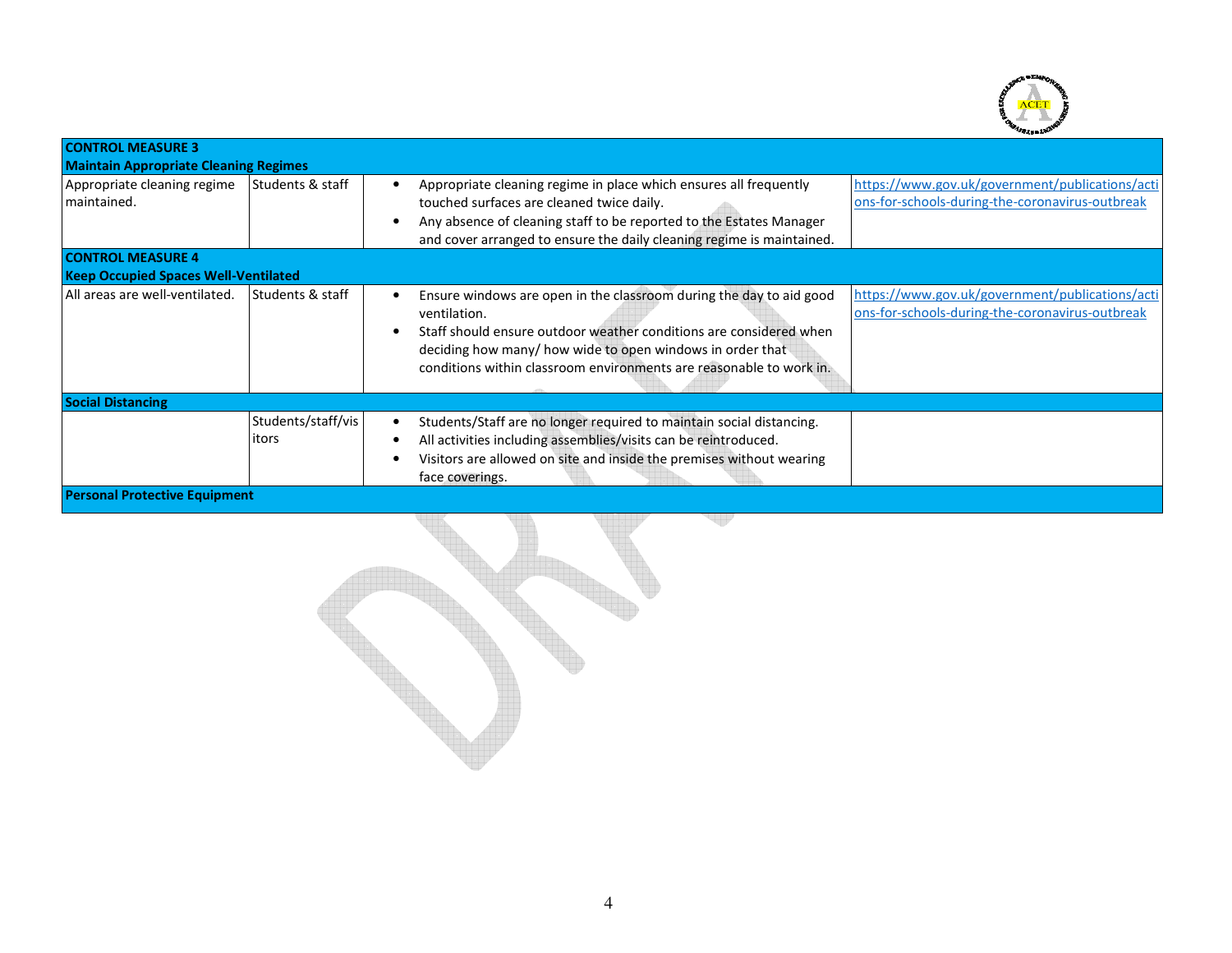

| Close physical/intimate      |                  |   | Staff fully adhere to hand and respiratory hygiene protocols.              | See guidance at                                                         |
|------------------------------|------------------|---|----------------------------------------------------------------------------|-------------------------------------------------------------------------|
| contact is required between  |                  |   | PPE required - disposable gloves, disposable apron, sessional surgical     | 'Guide to Donning and Doffing Standard                                  |
| student/staff where student  |                  |   | facemask (include eye protection if student is coughing or sneezing) to    | PPE' to be shared with all staff using PPE.                             |
| is displaying symptoms.      |                  |   | be worn.                                                                   | Anyone who is symptomatic should not                                    |
|                              |                  |   | 'Donning and doffing' according to standard protocols (see Public          | be in a childcare or school setting.                                    |
|                              |                  |   | Health England guidance) - staff will follow this guidance.                | However if required to undertake                                        |
|                              |                  |   | Disposing of clinical waste appropriately. Should any waste be from an     | intimate care with a child or young person                              |
|                              |                  |   | individual suspected of having COVID-19 symptoms inform the Estates        | then category 3 PPE will apply e.g. If a                                |
|                              |                  |   | Team immediately and;                                                      | child requires intimate care when                                       |
|                              |                  |   | 1) Put the waste in a plastic rubbish bag which should be tied when full.  | administering first aid as a result of                                  |
|                              |                  |   | 2) The plastic bag should then be placed in a second bag and tied.         | serious injury. If that child were coughing                             |
|                              |                  |   | 3) It should be put in a suitable and secure place and marked for          | or spitting, this should include eye                                    |
|                              |                  |   | storage until the individual's test results are known.                     | protection.                                                             |
|                              |                  |   | Waste will be stored safely and kept away from children. Waste should      |                                                                         |
|                              |                  |   | not be put in communal waste areas until negative test results are         |                                                                         |
|                              |                  |   | known or the waste has been stored for at least 72 hours.                  |                                                                         |
|                              |                  |   | -If the individual tests negative, this can be put in with the normal      |                                                                         |
|                              |                  |   | waste.                                                                     |                                                                         |
|                              |                  |   | -If the individual tests positive, then store it for at least 72 hours and |                                                                         |
|                              |                  |   | put in with normal waste.                                                  |                                                                         |
|                              |                  |   | If storage of waste for 72 hours is not possible, premises staff should    |                                                                         |
|                              |                  |   | liaise with the Estates Team for further guidance relating to arranging a  |                                                                         |
|                              |                  |   | collection for Category B infectious waste.                                |                                                                         |
| Caretakers and cleaners      | Students & staff | ٠ | Government guidance will be followed in relation to cleaning and           | Mask/visor not required if someone with                                 |
| undertaking cleaning duties. |                  |   | disposal of PPE.                                                           | COVID-19 has passed through if there is                                 |
|                              |                  |   | If there is a confirmed case of COVID-19 and there is a risk the           | no risk of splash of bodily fluids. Area can                            |
|                              |                  |   | individual has left a splash of bodily fluids, cleaning staff to follow    | be cleaned immediately if there is no risk                              |
|                              |                  |   | government guidance.                                                       | of bodily fluids having been splashed                                   |
|                              |                  |   |                                                                            | See guidance at                                                         |
|                              |                  |   |                                                                            | https://www.gov.uk/government/publica                                   |
|                              |                  |   |                                                                            | tions/covid-19-decontamination-in-non-<br>healthcare-settings/covid-19- |
|                              |                  |   |                                                                            | decontamination-in-non-healthcare-                                      |
|                              |                  |   |                                                                            | settings                                                                |
|                              |                  |   |                                                                            | 'COVID-19: Cleaning of Non-Healthcare                                   |
|                              |                  |   |                                                                            | Settings' guidance                                                      |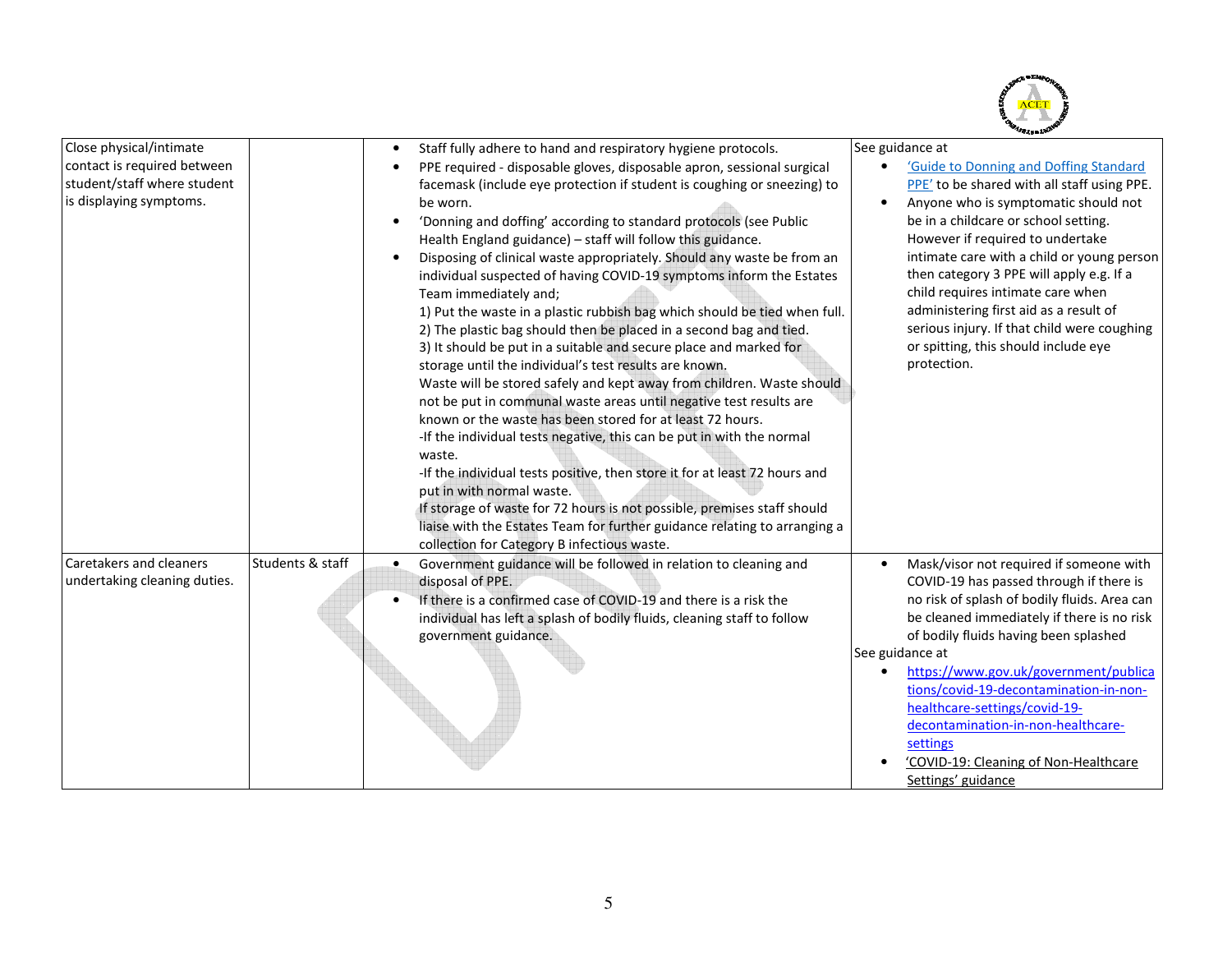

| Adequate provision & storage Students & staff<br>of PPE.                                                                                                 |                  | $\bullet$<br>$\bullet$ | Principals will liaise with the Estates Team in order to organise provision<br>of PPE.<br>PPE to be stored with First Aid equipment. The Principal should take<br>responsibility for a weekly stock-take.<br>Single-use face masks to be disposed of after each use.<br>Safety goggles to be disinfected after each use.<br>Aprons/gloves to be disposed of with medical waste.                                                                                                                                                                                                                                                                                                                                                                                                                         |                                                                                              |
|----------------------------------------------------------------------------------------------------------------------------------------------------------|------------------|------------------------|---------------------------------------------------------------------------------------------------------------------------------------------------------------------------------------------------------------------------------------------------------------------------------------------------------------------------------------------------------------------------------------------------------------------------------------------------------------------------------------------------------------------------------------------------------------------------------------------------------------------------------------------------------------------------------------------------------------------------------------------------------------------------------------------------------|----------------------------------------------------------------------------------------------|
| <b>Curriculum Activities</b>                                                                                                                             |                  |                        |                                                                                                                                                                                                                                                                                                                                                                                                                                                                                                                                                                                                                                                                                                                                                                                                         |                                                                                              |
| Academy fully compliant with<br>health & safety<br>considerations, including<br>student/student: adult ratios.                                           |                  | $\bullet$              | High rates of COVID-19 may cause difficulties with the availability of<br>staff. The priority is to keep the academy open and children and young<br>people continuing face-to-face education. Where workforce issues<br>arise, the principal will use existing teaching, temporary and support<br>staff more flexibly where required to ensure the academy remains<br>open, whilst ensuring that appropriate support remains in place for<br>students with SEND.<br>Where staff absence levels and lack of available supply cover<br>compromise the health and safety of students/students/staff, the<br>principal may take the decision to close the academy to a class/year<br>group, providing education through remote learning. This will be as a<br>last resort and in consultation with the CEO. |                                                                                              |
| <b>Educational visits</b>                                                                                                                                | Students & Staff | $\bullet$              | All events to be re-introduced.                                                                                                                                                                                                                                                                                                                                                                                                                                                                                                                                                                                                                                                                                                                                                                         |                                                                                              |
| Pastoral support for students<br>and staff on return to school /<br>setting regarding<br>bereavement / loss / trauma<br>and impact of the new<br>normal. | Students & staff |                        | Academy leaders to ensure all staff and students understand that some<br>measures remain in place to protect them.<br>Academy leaders to ensure staff and students are aware of the<br>additional mental health support available to them.                                                                                                                                                                                                                                                                                                                                                                                                                                                                                                                                                              | https://www.gov.uk/government/news/extra-<br>mental-health-support-for-students-and-teachers |
| Remote Learning                                                                                                                                          | Students & staff | ٠<br>$\bullet$         | Remote learning will be provided for students who are isolating and<br>students deemed well enough to learn who have tested positive for<br>COVID-19.<br>Students without access to an IT device at home will be able to loan a<br>device for the duration of their isolation period.<br>Where staff absence levels and lack of available supply cover<br>compromises the health and safety of students/students/staff, the<br>Principal may take the decision to close the academy to a class/year<br>group, providing education through remote learning. This will be as a<br>last resort and in consultation with the CEO.                                                                                                                                                                           | https://www.gov.uk/guidance/get-help-with-<br>technology-for-remote-education                |